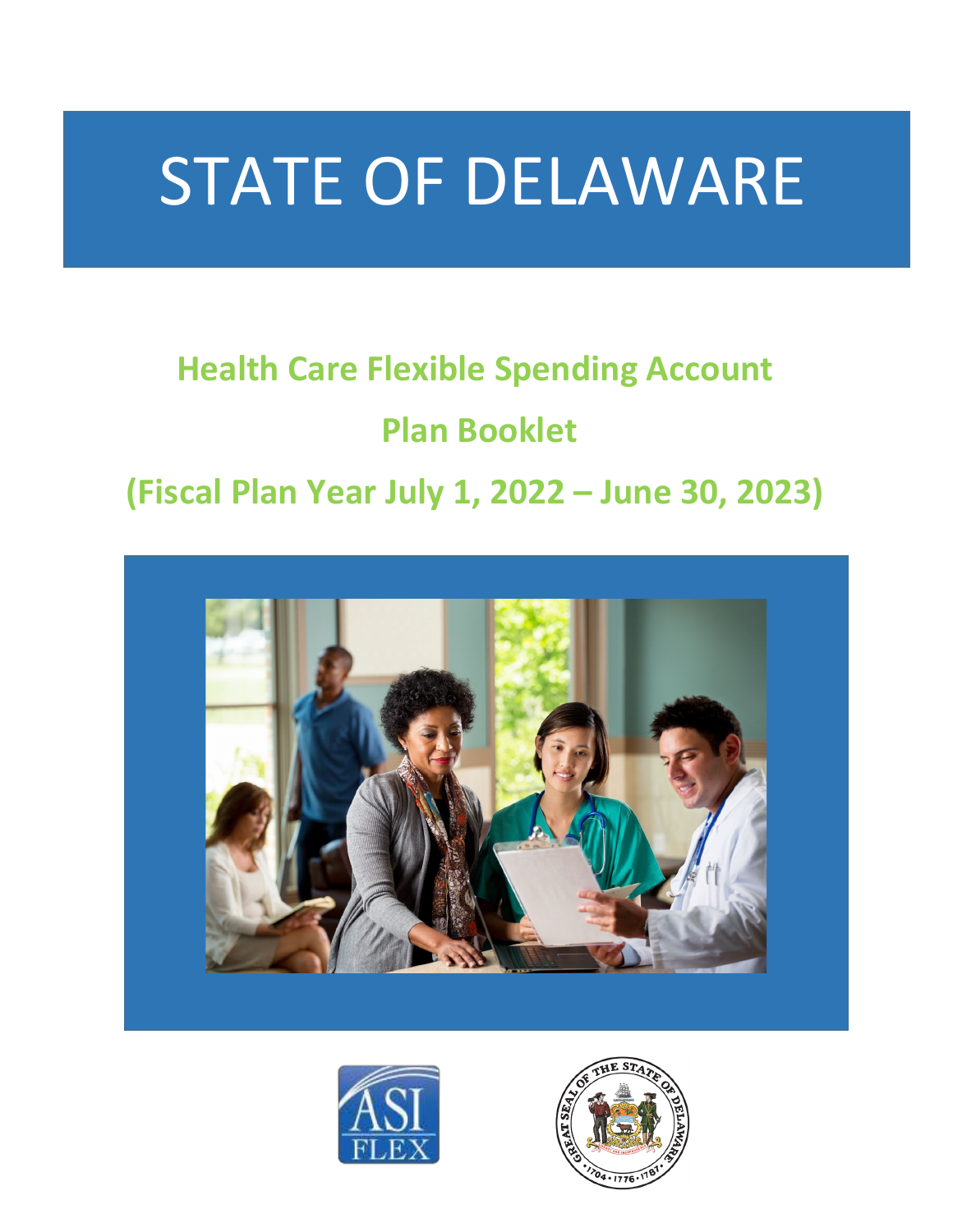# **TABLE OF CONTENTS**

| Page<br>Number |
|----------------|
|                |
| 3              |
| Δ              |
| 5              |
| 6              |
| 8              |
| 10             |
| 13             |
| 15             |

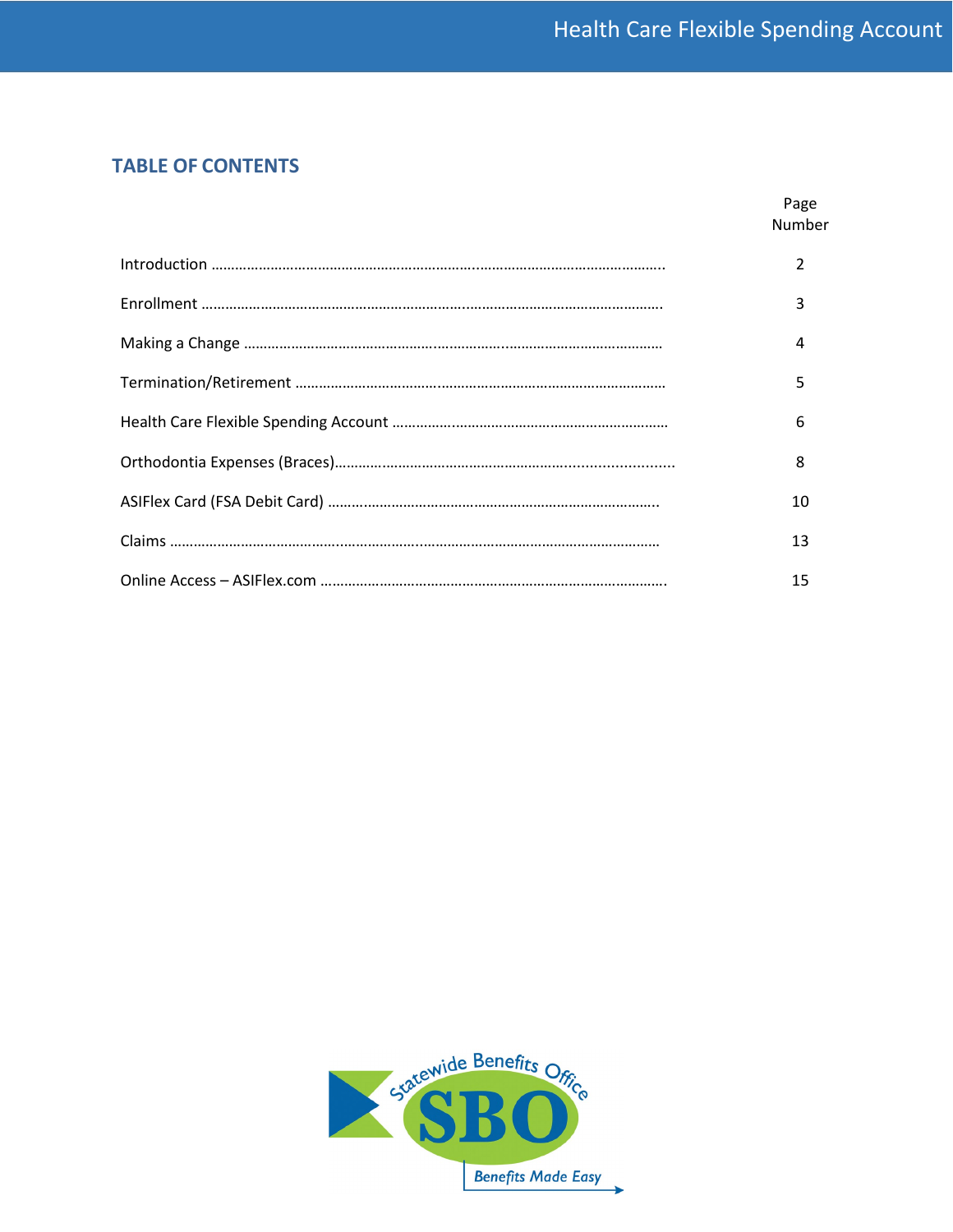# **INTRODUCTION**

A Health Care Flexible Spending Account (FSA) is an employer-sponsored plan that lets you deduct dollars from your paycheck before they are taxed and put them into a special account to pay for health, dental and vision care related expenses.

Health Care FSA accounts are exempt from federal income taxes, Social Security (FICA) taxes and, in most cases, state income taxes. FSA participation will impact earnings reported to the Social Security Administration. The more money you put in, the more tax you avoid. When you use the money in your account to pay for out-of-pocket health, dental or vision care expenses, you avoid paying taxes on those dollars. Depending on your tax bracket, you will save as much as 25% on out-of- pocket family care expenses.

# Flexible Spending Accounts offer tax savings for your out-of-pocket medical and dependent care expenses. Most people save as much as 25% on each dollar that is set aside.

#### **How does the Health Care FSA work?**

When you enroll in the Health Care FSA plan, you estimate the amount of health care expenses you expect to incur during the plan year. You have that amount deducted from your paychecks in equal amounts throughout the year. Although your actual salary remains the same, your taxable salary as reported to the government is reduced by the amount you put into your Health Care FSA.

After you enroll in the Health Care FSA, ASIFlex will send you a confirmation of your enrollment to your home address. As you incur eligible expenses throughout the plan year, you submit a claim along with documentation of the expense to be reimbursed with funds from your Health Care FSA account. You are not taxed on these reimbursements. After each claim, you will receive an account summary.

You can submit claims in a variety of ways, and you do not have to choose only one method. You can use a variety of submission methods during the year. You will have the following options:

- ASIFlex Online Just go t[o www.asiflex.com](http://www.asiflex.com/) and sign into your account. Scan your documentation and submit the claim.
- ASIFlex Mobile App Just snap a picture of your itemized statement of services and submit via the mobile app for fast reimbursement! You can do this right from your provider's office!
- Manual Submission Download a claim form fro[m www.asiflex.com](http://www.asiflex.com/) and submit with your documentation by toll-free fax or by USPS mail.

Federal rules state that you will only be able to be reimbursed for expenses you incur during the plan year and the accompanying FSA grace period. **Plan rules also state that if you do not use all of the money in your account, unused funds will be forfeited to the State.**

You can only change your election during the plan year as a result of a qualifying event. Also, your Social Security benefits calculations will be based on your lower taxable earnings figures. (You can check with your local Social Security office to explore any effects this may have on your benefits – which are usually very minor.) **The State of Delaware may require, at any time, employees to amend their Plan Year elections in order to maintain qualified status under the Plan.**

The State of Delaware has contracted with ASIFlex to perform certain administrative functions for the Plan. ASIFlex processes all claims for the Health Care Flexible Spending Account. If you have any questions concerning claims, please contact ASIFlex, P. O. Box 6044, Columbia, MO 65205, 800-659-3035, email: [asi@asiflex.com,](mailto:asi@asiflex.com) or on-line at [www.asiflex.com.](http://www.asiflex.com/)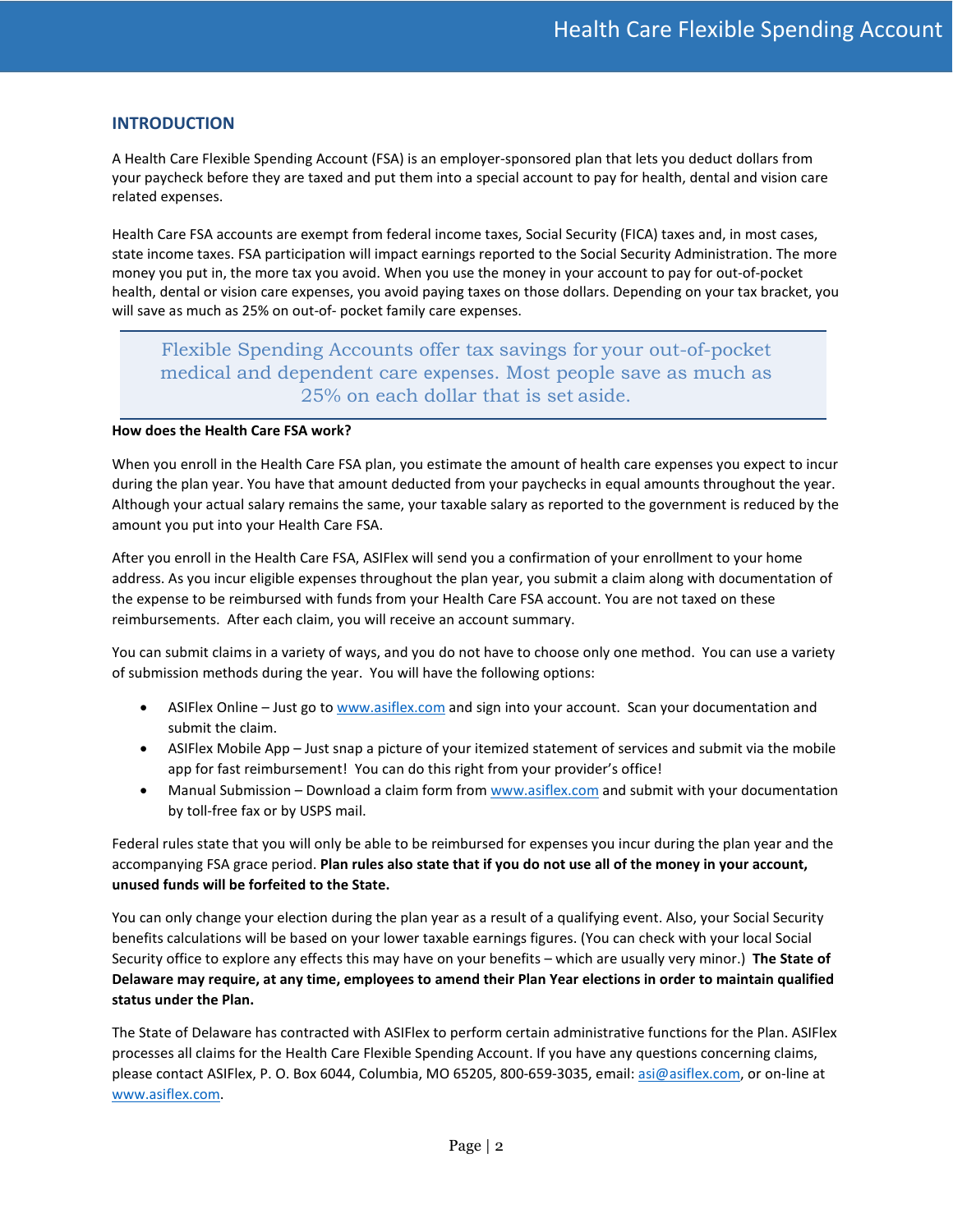# **ENROLLMENT**

#### **Enrollment Action Checklist**

- **READ** your Health Care FSA Benefits information in this booklet.
- **PLAN** your out-of-pocket health, dental and vision care expenses for July 1, 2022 through June 30, 2023.
- **ENROLL** by visitin[g de.gov/statewidebenefits.](https://de.gov/statewidebenefits)

#### **Important Reminders**

- Open Enrollment is the **ONLY** time during the year you can enroll in Flexible Spending, unless you experience a qualifying event (see below).
- Enrollment is **REQUIRED EACH YEAR** during Open Enrollment if you wish to continue your participation in Flexible Spending.
- FSA elections are irrevocable for the Plan Year. You may only change your election during the plan year if you, your spouse, or a dependent experience a qualifying event **AND** your desired election change corresponds with that event.
- Claims must be filed by **October 15th** following the end of the Plan Year. There are no exceptions to this rule. After that, your account will be closed and any balance remaining will be forfeited to the State of Delaware in accordance with federal regulations.

**Eligibility:** All Active State Employees who are benefit eligible\*; and have been employed by the State of Delaware for 90 days or more, counting the employment commencement date as the first day.

*\* NOTE: If an Employee, the spouse of an Employee, or anyone else on behalf of the Employee contributes to a Health Savings Account (HSA) owned by either the Employee or the Employee's spouse, the Employee is not eligible to enroll in the Health Care Flexible Spending Account (FSA), unless it is a limited purpose Flexible Spending Account (FSA) as outlined in IRS Publication 969. The State of Delaware does not offer a Limited Purpose FSA.*

**New Employee Enrollment.** Benefit eligible employees may enroll effective the first day of the month after completing the **initial waiting period of 90 days** to participate for the remainder of that plan year. You may enroll by completing an enrollment form available from your Human Resources Office or online at [de.gov/statewidebenefits.](https://de.gov/statewidebenefits)

Enrollment forms should be sent by the **first of the month preceding the date of eligibility** to ensure timely enrollment. If you fail to enroll within the time period described above, then you may not elect to participate in the Plan until the next Open Enrollment Period or until a qualifying event occurs that would justify a mid-year election change.

**Enrollment during Open Enrollment**. Open enrollment for the Plan Year will be held **May 2, 2022 through May 18, 2022**. You may enroll online during open enrollment each year for the upcoming Plan Year. If you fail to enroll within the time period described above, then you may not elect to participate in the Plan until the next Open Enrollment Period or until a qualifying event occurs that would justify a mid-year election change.

**Enrollment during the Plan Year.** You may enroll during the plan year **ONLY** if you experience a qualifying event and the enrollment corresponds with a change in eligibility caused by that event. See the **Making a Change Section** for more information. Forms are available from your Human Resources office or online at [de.gov/statewidebenefits.](https://de.gov/statewidebenefits) 

Page | 3

#### *Manage your account*

Register your account at ASIFlex.com to see your account statement and balance, submit claims, sign up for email, text alerts and direct deposit.

# *Check out over-thecounter (OTC) products*

Bandages, blood pressure monitors, diabetic supplies, contact lens solution, and sunscreen are just a few of the eligible OTC items. Go to ASIFlex.com and click on the FSA Store link.

# *Get the ASIFlex app!*

Submit claims. Submit documentation. Access your balance and account statement.



Search ASIFlex Self Service and download the app today.

**ASIFlex Customer Service**  ASIFlex.com asi@asiflex.com P: 800.659.3035 F: 877.879.9038 P.O. Box 6044 Columbia, MO 65205- 6044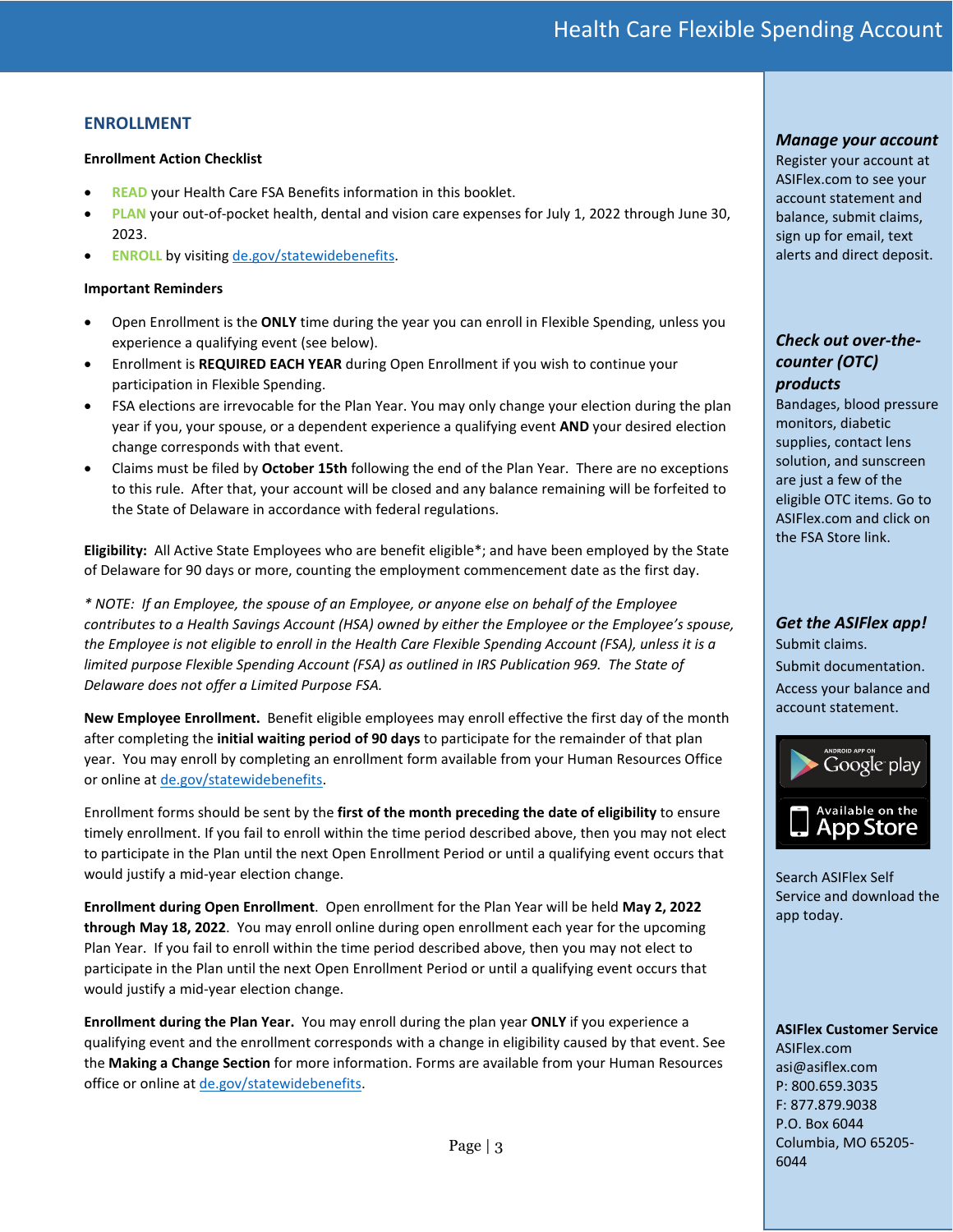# **MAKING A CHANGE**

**Except as specified in this section, your election under the Plan is irrevocable for the Plan Year. It is the employee's responsibility to file a change with their agency's Human Resources Office. The election change request must be filed within 31 days of the date of the qualifying event and becomes effective on the 1st of the month following the event or the date the form is signed whichever is later and upon the approval of the request. Requests received after 31 days will not be approved.**

You may change your election if you, your spouse, or a dependent experience an event listed below which results in a gain or loss of eligibility for coverage under the State of Delaware Health Care Flexible Spending Account Plan or a similar plan maintained by your spouse's employer or one of your dependent's employer and **your desired election change corresponds with that gain or loss of coverage**. Changes are only allowed if one of the specific events listed below has occurred that caused the needed change in your account. Otherwise, your election is effective through the end of the plan year.

#### **Qualifying changes include:**

- 1. Your legal marital status changes through marriage, divorce, death or annulment.
- 2. Your number of dependents changes by reason of birth, adoption (or placement for adoption), or death.
- 3. You, your spouse or any of your dependents have a change in employment status (termination, retirement, new employment, change from part time to full time or vice versa) **that affects eligibility** or the Health Care Flexible Spending Account with the State of Delaware or a plan maintained by your spouse's or any dependent's employer. Please see page 5 for specifics related to termination of employment from the State of Delaware.
- 4. You are served with a judgment, decree or court order, including a qualified medical child support order regarding coverage for a dependent. If the order requires you to pay for medical expenses not paid by insurance for a dependent child, then you may add or increase coverage under the Health Care Flexible Spending Account Plan. If the order requires that another person pay for medical expenses not paid by insurance for the dependent child, then you may drop or reduce coverage under the Health Care Flexible Spending Account Plan.
- 5. If you, your spouse or a dependent becomes entitled to and covered under Medicare or Medicaid, you may **drop or reduce coverage** under the Health Care Flexible Spending Account Plan.
- 6. If you, your spouse or a dependent loses eligibility and coverage under Medicare or Medicaid, you may **add or increase coverage** under the Health Care Flexible Spending Account Plan.

**Your Salary Reduction** amount for a pay period is, an amount equal to the annual contribution for your Health Care FSA election, divided by the number of pay periods in the Plan Year following your effective date. If you increase an election under the Health Care Flexible Spending Account Plan, your salary reductions per pay period will be an amount equal to your new reimbursement limit elected less the salary reductions made prior to such election change, divided by the number of pay periods remaining in the Plan Year beginning with the election change effective date.

Any increase in your election may include only those expenses that are incurred during the period of coverage on or after the effective date of the increase. Your coverage for the remaining period of the year shall be calculated by adding the amount of contributions made prior to the change to the expected contributions after the effective date of the change and subtracting prior reimbursements.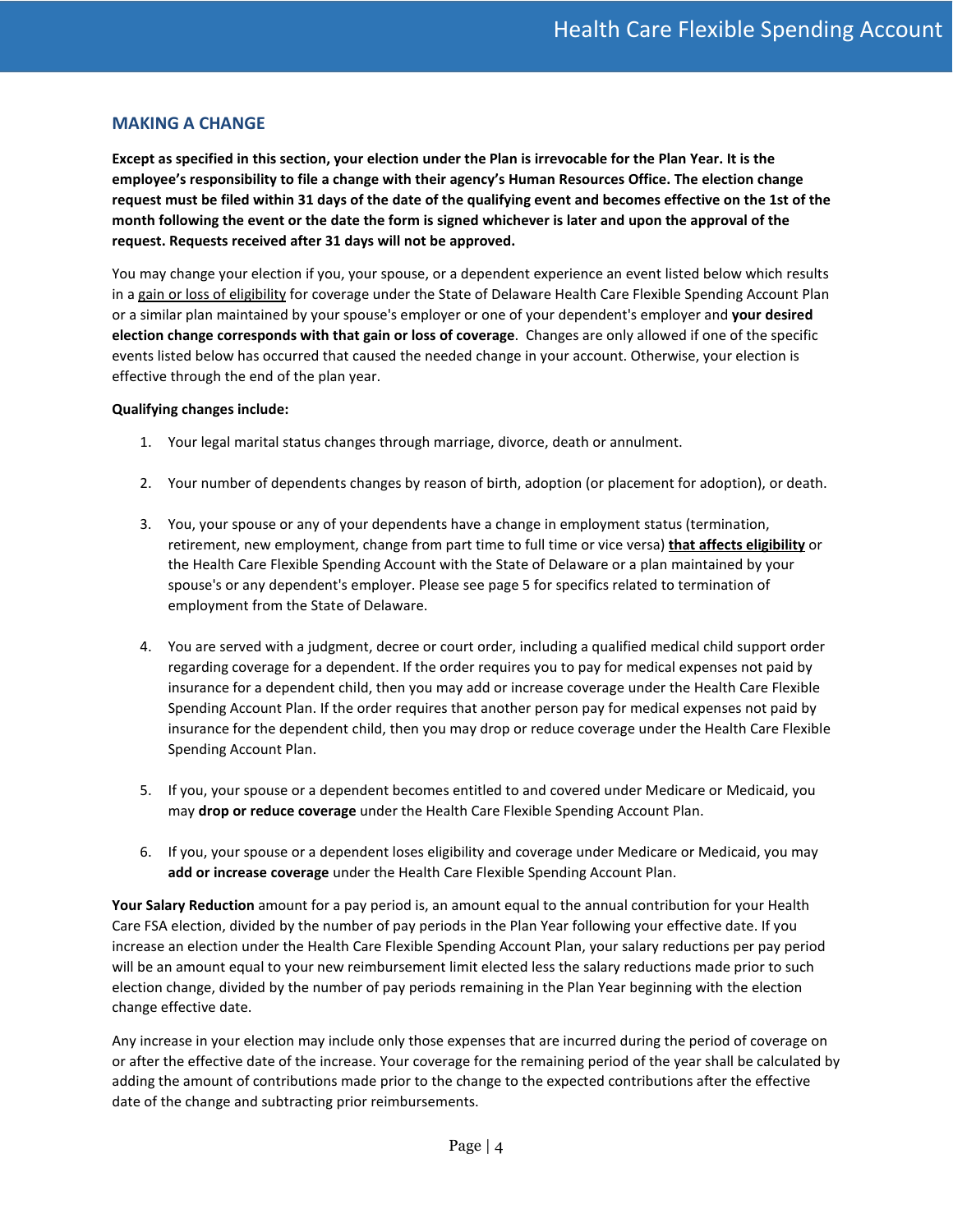# **TERMINATION/RETIREMENT**

**Termination of participation.** Your participation will end on the date in which you cease to be an Active Employee because of Retirement, Termination of Employment, Layoff, Reduction in Hours, or any other reason. Except as specified in the section on Coverage Continuation (COBRA), **Health Care expenses incurred while you are not a participant will not qualify for reimbursement.** Participation in the Health Care Flexible Spending Account ends on the day of termination or retirement, or on the date of your last paycheck with an FSA deduction.

Should you return to work as an eligible employee within 30 days during the same Plan Year, your participation will be reinstated as it was. If you return after 30 days during the same plan year, you will have the option of reinstating your coverage at the same annual level you had prior to your termination or reinstating your coverage at the same per pay period amount with a reduced annual amount. Should you choose the same annual amount, your per pay period contributions will be adjusted so that your total contributions for the year will equal your annual coverage amount. You have 31 days after you return to work during the same Plan Year to make a new election for the remainder of the Plan Year (not to exceed the annual plan maximum).

Your participation will also end at the end of the expiration of the Period of Coverage, if the Plan is terminated, or if you a file false or fraudulent claim for benefits.

**Coverage Continuation (COBRA).** To the extent required by COBRA, a participant or his/her spouse or dependent may elect to continue the coverage elected under the Health Care Flexible Spending Account Plan even though the participant's or his/her spouse's or dependent's election to receive benefits expired or was terminated, under the following circumstances:

- 1) Death of the participant;
- 2) Termination (other than for gross misconduct) or a reduction in hours;
- 3) After retirement;
- 4) Divorce of the participant; or
- 5) A dependent child ceases to be a dependent under the terms of this plan.

When the Plan is notified that one of the above events has occurred, the right to choose **continuation coverage**  will be provided to each eligible person(s) if, **on the date of the qualifying event, the participant's remaining benefits for the current Plan Year are greater than the participant's remaining contribution payments**. The right to elect to continue ends **60 days** from the date the notice of the right to continue coverage is provided by the Administrator. It is the responsibility of the participant or a responsible family member to inform their Human Resources Office of the occurrence of an event described in bullet points 4 or 5 above.

Continuation coverage will not extend beyond the end of the current Plan Year but may terminate earlier if the premiums are not paid within 30 days of their due dates. **Payments for expenses incurred during any period of continuation shall not be made until the contributions for that period are received by the Administrator.** An administrative charge of 2% is assessed for each premium paid for continuation coverage.

**Participants on Leave.** To maintain Health Care FSA coverage, you **MUST** make arrangements **PRIOR** to going on leave with your Human Resources Office to pay for coverage after you return from unpaid leave. If you have been on unpaid leave for longer than 30 consecutive days and did not elect to catch up contributions when you return, the election and corresponding coverage will be revoked (effective on the last day worked). Failure to complete a **LEAVE OF ABSENCE FORM** could result in benefits being revoked. Forms are available online at **de.gov/statewidebenefits**. Once your coverage is revoked, your ASIFlex Card will be immediately suspended.

A new election may be made within 31 days of return to work, effective for coverage the first of the month following approval of the submitted form. However, no coverage will exist for months in which no contributions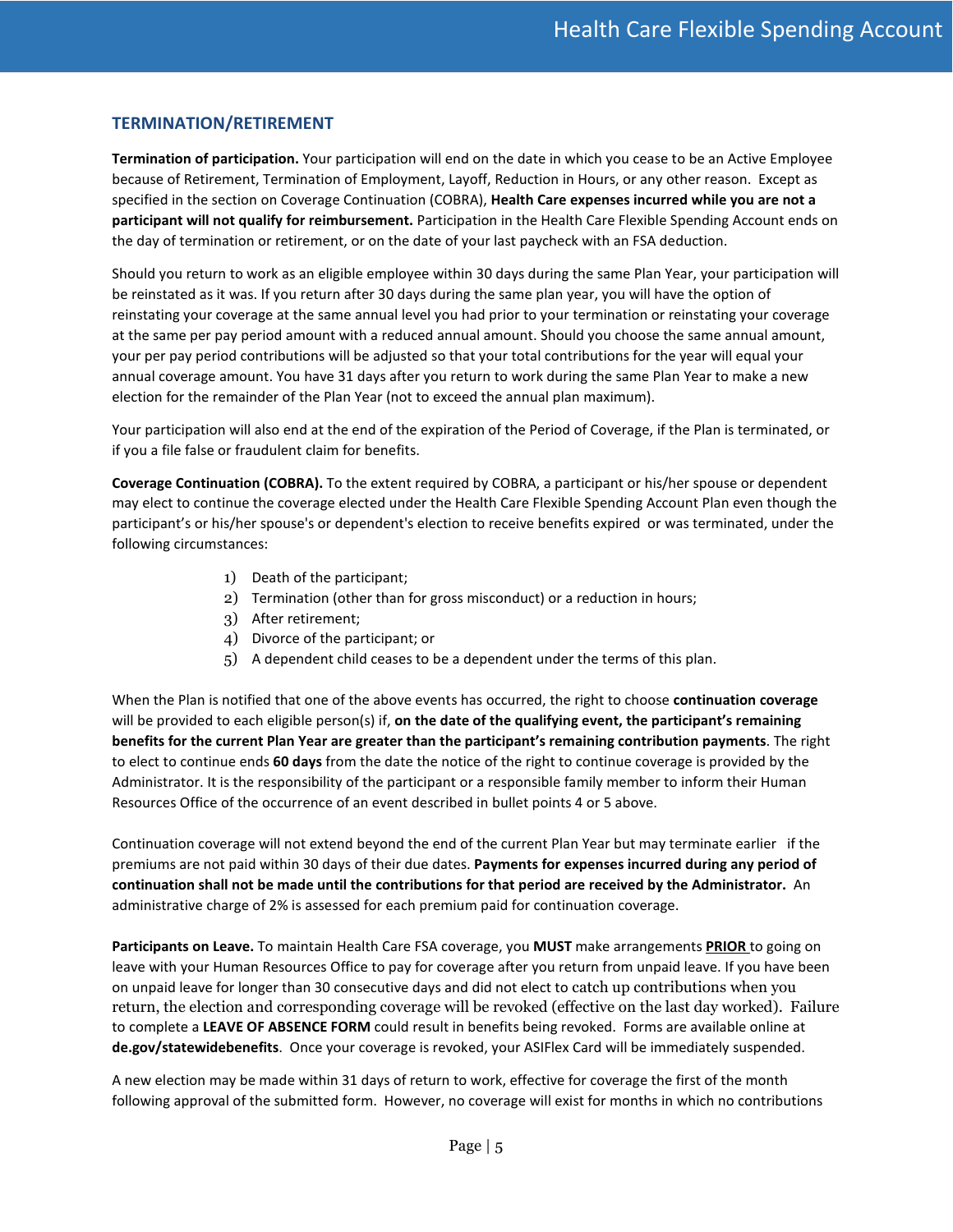were made if the participant had not elected to catch up contributions prior to the end of the 31 days. There will be a hold put on a participant's account (no claims will be paid) if contributions are not received on two consecutive payrolls and no leave form has been filed with your Human Resources Office.



It is the responsibility of the Employee to ensure arrangements are made **PRIOR** to going on an **UNPAID** leave with your Human Resources Office to pay for Health Care FSA coverage after returning from unpaid leave. If you have been on unpaid leave for longer than 30 consecutive days and did not elect to catch up contributions when you return, the election and corresponding coverage will be **REVOKED** (effective on the last day worked). **Once your coverage is revoked, your ASIFlex Card will be immediately suspended.**

**Health Care FSA Participants called to Active Duty in the middle of the plan year.** If you are a military reservist who is called to active duty for at least 180 days and are a Health Care FSA participant, you may request a Qualified Reservist Distribution (QRD) to access funds that might otherwise be forfeited. Requesting a QRD will allow you to access funds you have set aside in your Health Care FSA without incurring eligible expenses to seek reimbursement. If you request a QRD, the Plan will pay you the amount contributed to the Health Care FSA, as of the date of the QRD request, minus any reimbursements received as of the date of the request. QRDs are subject to employment taxes and will be included in your gross income and wages. A QRD will be reported as wages on your W-2 for the year in which the QRD is paid.

Once you request a QRD, you will forego the right to claim any additional expenses incurred while you were an active State employee. However, if you return from your military leave and re-enroll in the State of Delaware's FSA program during the same plan year, you may claim expenses incurred during your NEW period of coverage. All requests for a QRD must be submitted by the end of the FSA grace period (September 15th) following the close of the previous plan year. **For example**, if you would like to submit a request for a QRD for the 2022 plan year, you must submit this request no later than September 15th, 2022.

If you have questions about electing to receive a QRD, please contact your benefit representative for additional details.

# **ESTABLISHING AND USING YOUR HEALTH CARE FLEXIBLE SPENDING ACCOUNT**

**Estimate your family's annual out-of-pocket health care expenses**. You may include expenses for anyone who is a qualified dependent for tax purposes. (There are exceptions for the expenses of children of divorced parents. Please review IRS Publication 502 a[t www.asiflex.com,](http://www.asiflex.com/) or consult with your personal tax advisor for further information.) When calculating your annual election, include predictable expenses only.

**Plan Year Maximum \$2,850.00 2022 Plan Year Minimum \$50.00**

The Affordable Care Act states that an individual is not allowed to have more than the federal maximum per plan year allocated to a Health Care FSA. If you have a spouse who has access to a Health Care FSA through his/her employer, you may each set aside up to the \$2,850 calendar year maximum through your respective employers.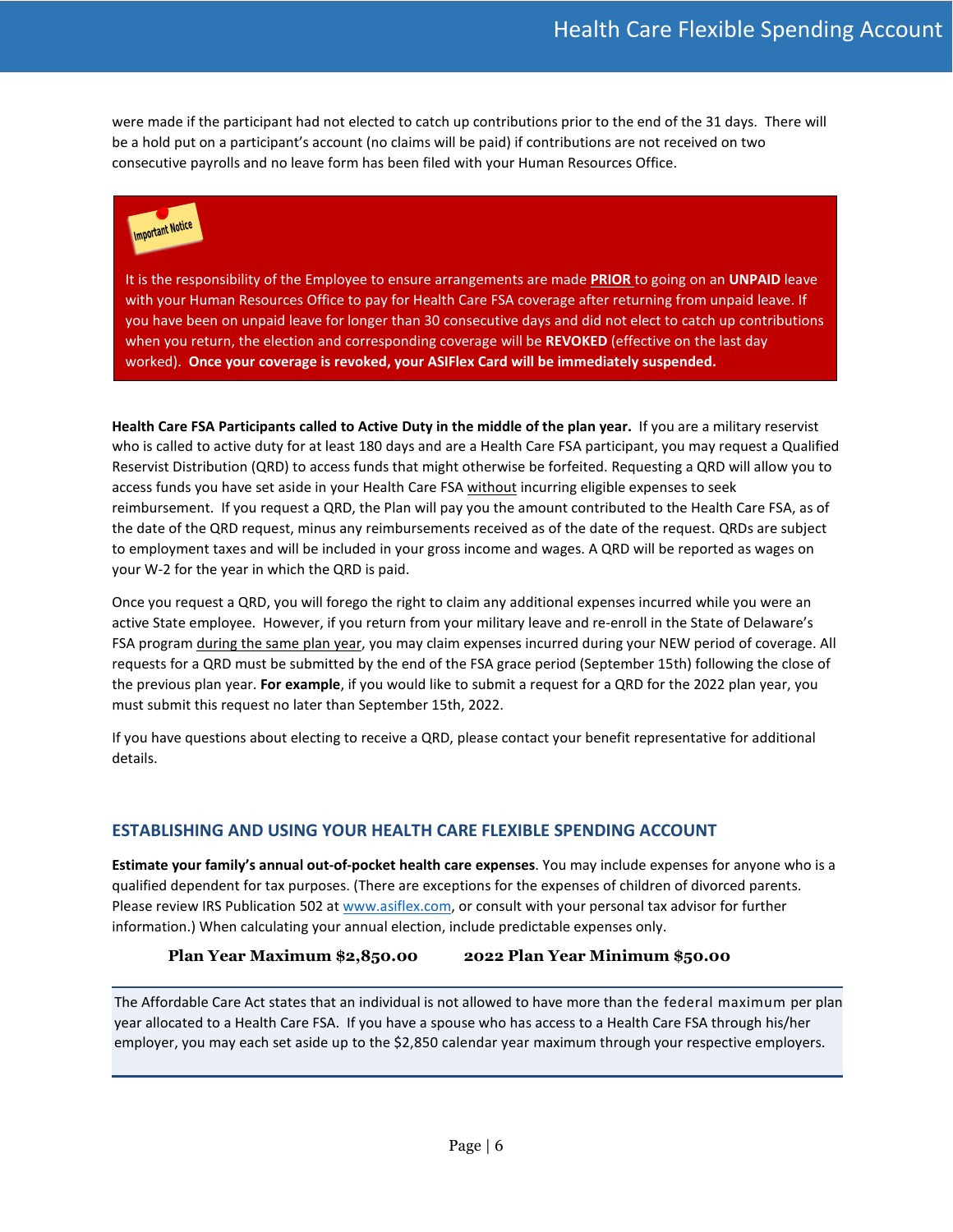**Qualifying Health Care Expenses include all medical, dental and vision expenses** not covered or not reimbursed by insurance which are **incurred by you or your eligible dependent (definition available a[t www.asiflex.com\)](http://www.asiflex.com/) during the Plan Year or Grace Period** for health care as defined in Section 213(d) of the Internal Revenue Code. Please refer to the following list, or the Eligible Expenses Listing and IRS Publication 502 (available at [www.asiflex.com\)](http://www.asiflex.com/) for further details on qualifying expenses.

**Expenses qualify for the health care FSA based on when they are incurred, not when they are paid. Federal regulations do not allow any insurance premiums or long-term care expenses to be included under the FSA.**  Please review the eligible expense listing at [www.asiflex.com,](http://www.asiflex.com/) or contact ASIFlex at [asi@asiflex.com](mailto:asi@asiflex.com) or (800) 659-3035 if you have any questions regarding particular expenses.

**Below is a partial listing of qualified health care expenses**. Expenses can only be claimed based on the date incurred regardless of the date you are billed or pay for the expense.

- Deductibles
- Co-pays
- Doctor's fees
- Dental expenses
- Vision care expenses
- Prescription glasses
- Contact lenses and solutions
- Corrective eye surgery
- Prescription and over-the-counter drugs
- Chiropractor's fees
- Over-the-Counter health care products such as bandages, sunscreen, first aid kits, diagnostic tests/monitors, etc.
- Insulin
- Orthodontia/braces (See details on page 8)
- Routine physicals
- Hearing aids including batteries
- Transportation expenses related to seek health care
- Medical equipment

#### **Non-Qualifying Health Care Expenses**

This is a **partial** list of related items that **do not** qualify under the Plan. There may be other items that do not qualify that are not listed here.

- Cosmetic procedures; e.g. face-lifts, skin peeling, teeth whitening, veneers, hair replacement, removal of spider veins
- Clip-on or non-prescription sunglasses
- Warranties & insurance premiums
- **Toiletries**
- Long-term care expenses
- Medicines, drugs, herbs, or vitamins for general health and not used to treat a medical condition
- Expenses that are merely beneficial to your general health (e.g., vacations)
- Health club dues

#### **NOTICE - Important Information Regarding Over-the-Counter Medicines and Health Care Products**

Effective January 1, 2020, all over-the-counter (OTC) drugs and medicines no longer require a prescription in order to be reimbursed by a flexible spending account (FSA). There are many OTC medicines as well as health care products, and none of these require a prescription! That's right! Take a look at what you can get without a prescription!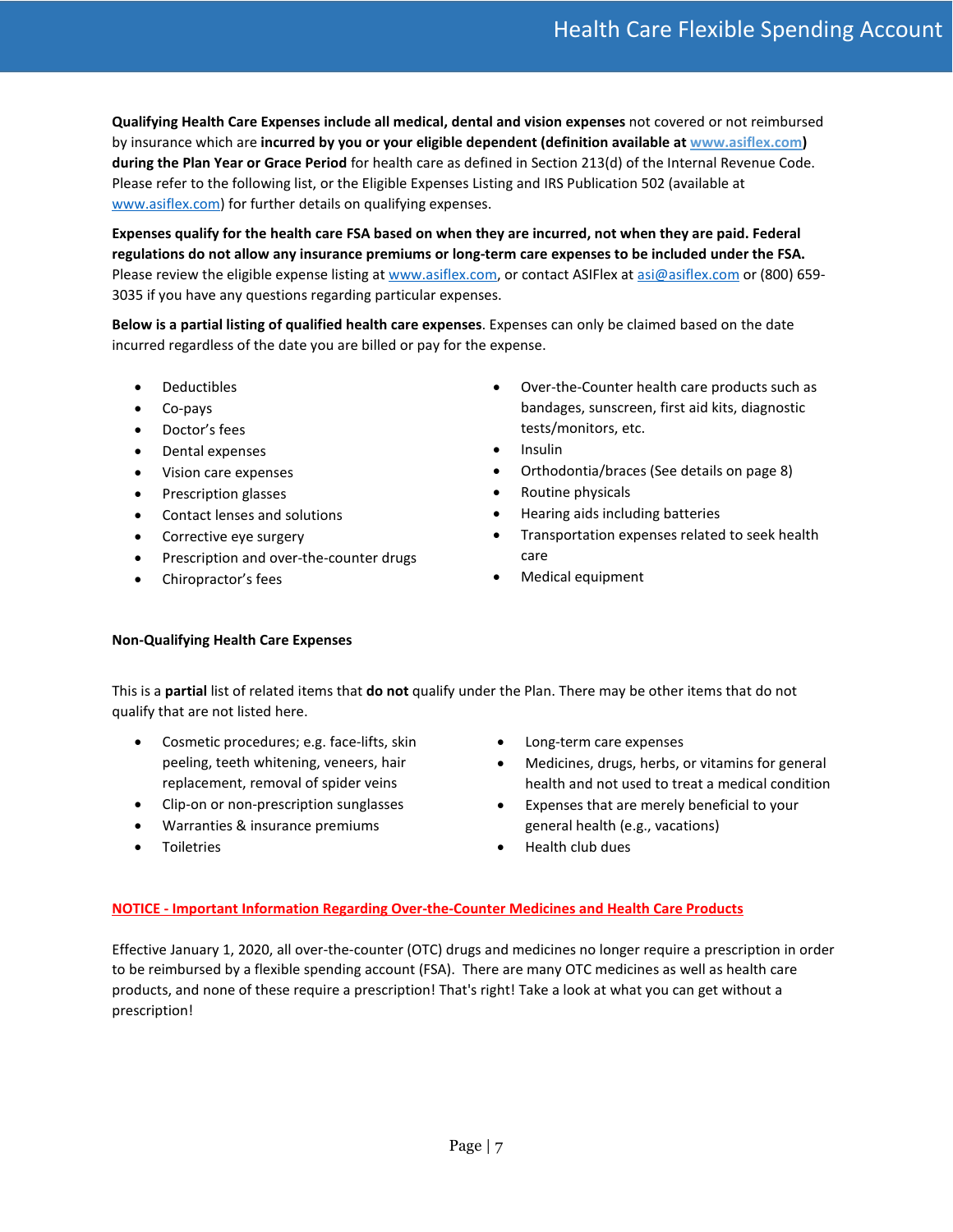| OTC MEDICINES & PRODUCTS - NO PRESCRIPTION REQUIRED                                                              |
|------------------------------------------------------------------------------------------------------------------|
| Allergy & Sinus medicines                                                                                        |
| Bandages, Band-Aids                                                                                              |
| Breast pumps, nose saline spray/drops, nasal aspirator, medicine dropper, ear syringe, etc.                      |
| Cold/cough/flu medicines                                                                                         |
| Cold sore medicines                                                                                              |
| Diabetic supplies, insulin, glucose monitor, testing strips, syringes, sharps containers, diabetic cases/coolers |
| Denture adhesives                                                                                                |
| Eye care, reading glasses, contact lens cleaners/storage kits, eye patches                                       |
| Family planning, condoms, contraceptive creams, fertility monitors, ovulation prediction kits                    |
| First aid kits, first aid supplies                                                                               |
| Glucosamine, arthritis formula                                                                                   |
| Hearing aids, batteries                                                                                          |
| Incontinence supplies, adult diapers, pads, absorbent underpads                                                  |
| Joint support bandages/braces, wrist, hand, neck, elbow, knee, ankle, etc.                                       |
| Laxatives                                                                                                        |
| Medic-alert bracelets or necklaces                                                                               |
| Medical equipment and repair; crutches, canes, walkers, wheelchairs                                              |
| Medical monitoring/testing devices, blood pressure monitors, blood glucose testing kits, cholesterol test kits,  |
| colorectal cancer test kits, etc.                                                                                |
| Orthopedic and surgical supports, aqua casts, splints                                                            |
| Ostomy products, catheters                                                                                       |
| Pain Relievers (Aspirin, Ibuprofen, etc.)                                                                        |
| Pill holders, pill splitters                                                                                     |
| Prenatal vitamins                                                                                                |
| Sleep aids                                                                                                       |
| Smoking cessation patches & gum                                                                                  |
| Sunscreen & Lip Balm, SPF 15 and higher                                                                          |
| Vaporizers, humidifiers, thermometers                                                                            |

**Orthodontia Expenses (Braces).** Participants may use their Health Care FSA for orthodontia expenses (braces), **however there are specific rules and guidelines**. The State of Delaware allows employees to be reimbursed for a *reasonable* down payment (at the time this payment is made), and a monthly contracted amount. **Claims submitted for upfront payments paid in full will not be eligible for reimbursement under the State of Delaware's Health Care FSA**.

In order to receive reimbursement for orthodontia expenses (braces), **a copy of the original contract must be submitted to ASIFlex showing the total dollar amount the participant is responsible for**, less any down payment amount as well as the estimated length of time the treatment will last. Ort**hodontia expenses (braces) are incurred at the time a monthly payment is due and paid.** These monthly payments **must** be spread out evenly over the expected period of treatment. **If you have questions about using your Health Care FSA dollars for orthodontia expenses, visit [www.asiflex.com](http://www.asiflex.com/) or email [asi@asiflex.com.](mailto:asi@asiflex.com)**

**Health Care FSA Eligible Dependents -** Expenses for you and your spouse are automatically eligible for reimbursement through the Health Care FSA. Federal rules stipulate that expenses for your children or tax dependents will qualify for reimbursement through the program if one of the following criteria are met: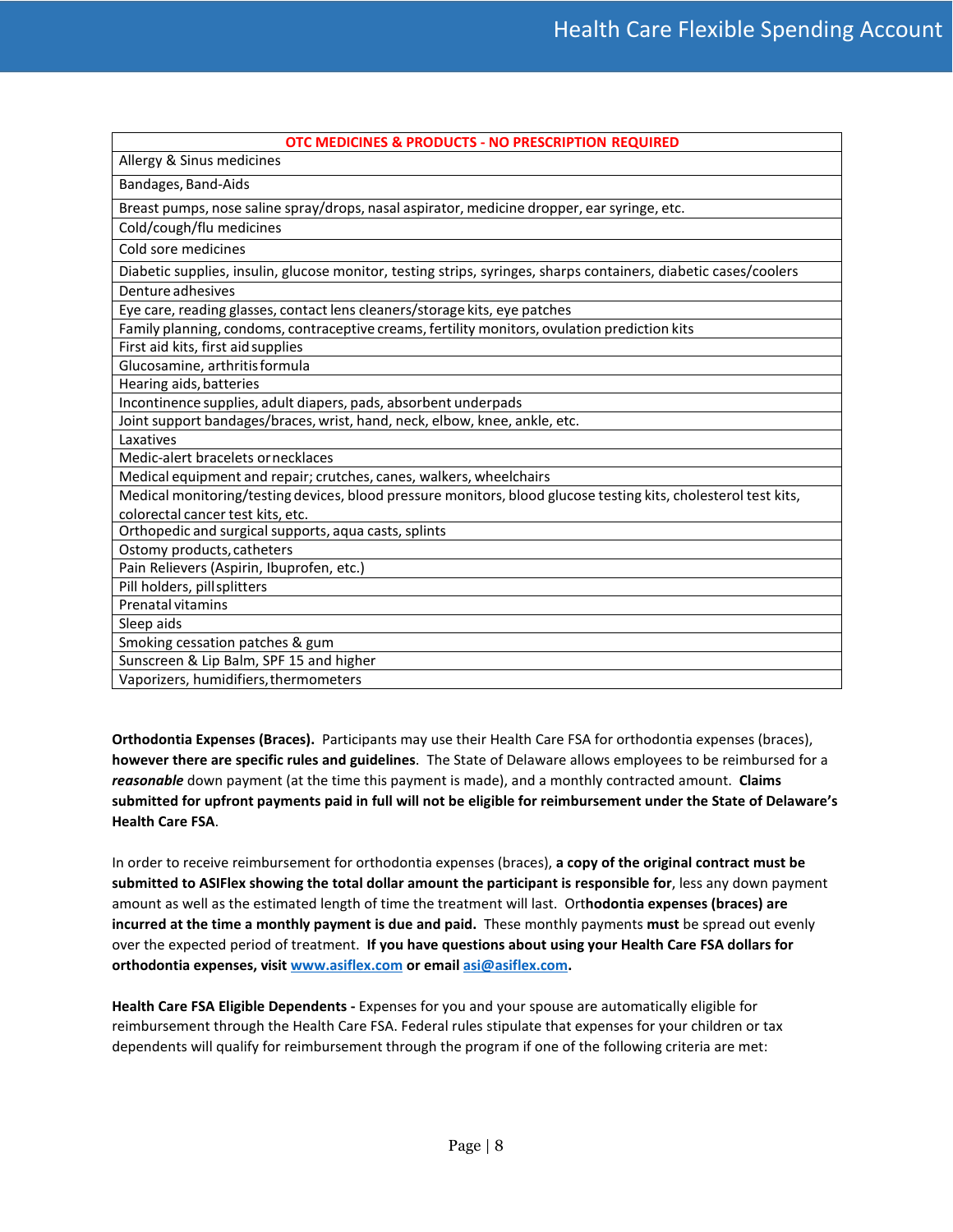- 1) The individual must qualify as a tax dependent, as either a Qualifying Child or a Qualifying Relative:
	- a. **Qualifying Child** in order for someone to qualify as a **tax dependent** as a Qualifying Child, the individualmust:
		- Be the taxpayer's child (including an adopted child, stepchild or eligible foster child), brother, sister, stepbrother, stepsister or a descendant of one of these relatives;
		- Be under the age of 19 (age 24 if a full-time student); and
		- Live with the taxpayer for more than half of the year; and **NOT** have provided over half of his or her own support during the year and cannot be claimed as a "qualifying child" by any other taxpayer.

#### OR

- b. **Qualifying Relative** in order for someone to qualify as a **tax dependent** as a Qualifying Relative, the individual must:
	- Be a blood relative or reside with the taxpayer if not a blood relative;
	- Receive over half of his/her support from the taxpayer; and
	- Be a US citizen.

#### **OR**

2) Under the health care FSA, you may also include qualified expenses for your adult child(ren), even if they are not considered a tax dependent, until the end of the calendar year in which your child(ren) reaches age 26. In order to be eligible, the individual must be a "child" of the taxpayer (son, daughter, stepson, or stepdaughter) and be age 26 or younger for the entire plan year in which medical expenses are claimed. Your child does not need to live with you in order for you to claim his/her health expenses that you have incurred on his/her behalf. Please see IRS Notice 2010-38 for further information.

**Receive health care services.** A health care expense is **incurred** when the services are provided that create the expense. You must receive the services before you file a claim for those services.

**File claims.** After you have received the health care services and know the amount of your responsibility for the bill, you may submit a claim for those expenses to ASIFlex. See **Flexible Spending Account Claims** for details on claims filing. Extra claim forms are available at [www.asiflex.com](http://www.asiflex.com/) or [de.gov/statewidebenefits.](https://de.gov/statewidebenefits)

Grace Period. If you are a participant as of June 30<sup>th</sup> of a Plan Year, you may continue to incur expenses through September 15th of the following Plan Year to use any remaining funds in the Plan Year that just ended. Claims for expenses incurred during this Grace Period are paid from the oldest year's funds first unless you request otherwise.

*Example*: *If you have \$50 remaining in your 2023 health flexible spending account as of July 1, 2023 and incur an expense for \$100 on August 10, 2023, this claim will be paid using \$50 from your 2023 FSA and the remaining \$50 from your 2024 FSA. If you do not want a claim for services provided July 1st through September 15th paid out of the old plan year, please write a note and enclose it with your claim form.*

**Receive reimbursements.** ASIFlex will review your claim, and if approved will reimburse you for the medical expenses within one to three business days of their receipt of the claim.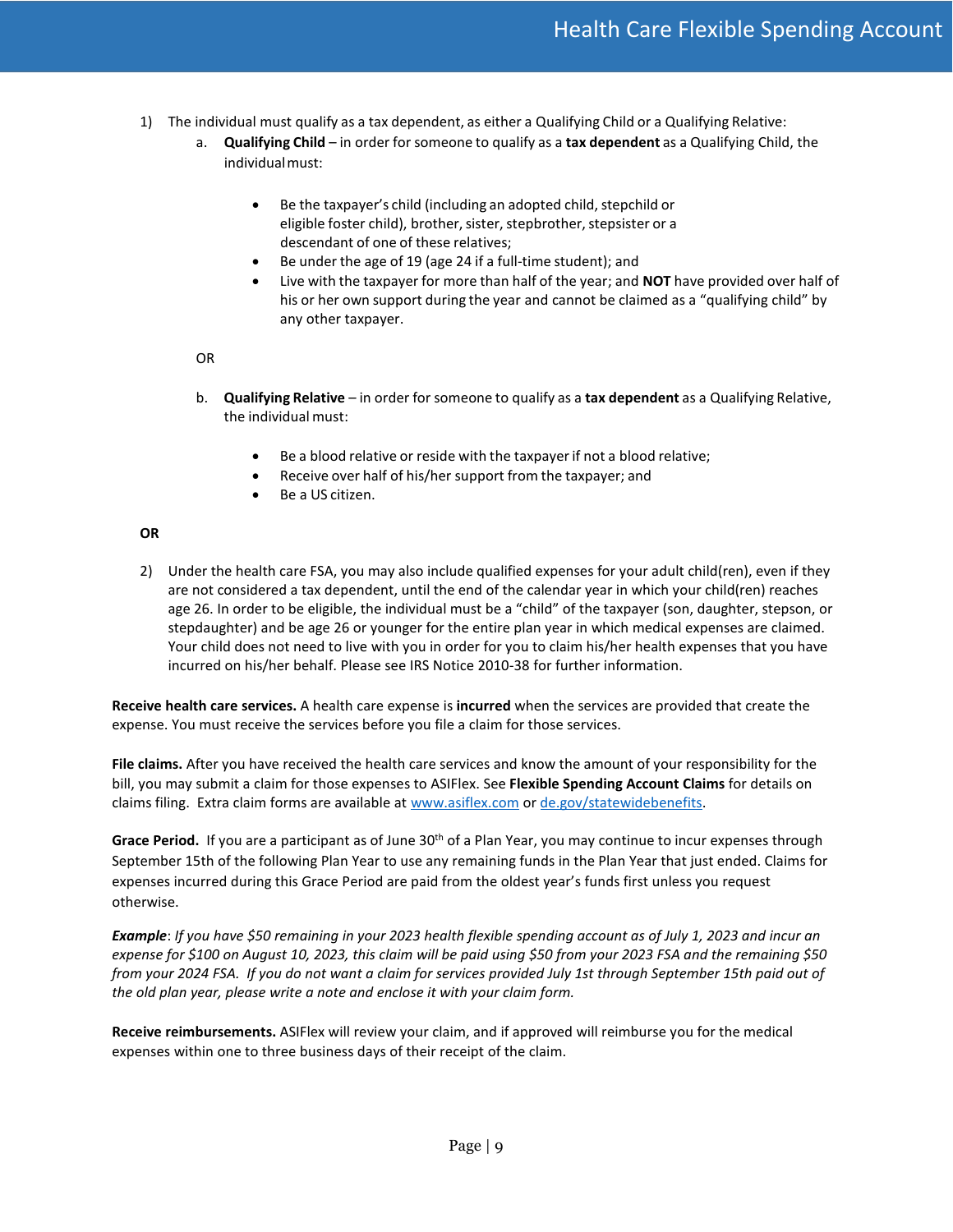**Payment from your Health Care Flexible Spending Account** will be made up to the approved amount of your claim or your remaining annual election, whichever is less. Payment is not limited to the amount in your account at the time of your claim. Your per pay contributions will continue for the remainder of the Plan year.

### **THE ASIFLEX DEBIT CARD FOR YOUR HEALTH CARE EXPENSES**

The ASIFlex Debit Card provides a convenient method to pay for out-ofpocket health care expenses for you, your spouse and/or any qualified dependents. The IRS has stringent regulations regarding appropriate use of the ASIFlex Card, such as **where the card can be used, and when follow-up documentation is required. Use of the ASIFlex Debit Card is** 



**not paperless and DOES NOT eliminate paperwork**. The ASIFlex Debit Card is a great benefit, but it is important that you take a moment and understand how it works.

#### **Where can the ASIFlex Debit Card be used?**

Per IRS regulations, the ASIFlex Debit Card can only be used at Health Care Providers (based upon the Merchant Category Code) and at stores that have implemented an Inventory Information Approval System (IIAS).

- 1) **Health Care Merchant Category Codes (MCC):** Every merchant that accepts credit cards has an MCC, which is a general category that is assigned when the merchant applies for the right to accept credit cards. The ASIFlex Card will work to pay providers that have an MCC that indicates the merchant is a health care provider (hospital, doctor, dentist, optometrist, chiropractor, etc.).
- 2) **Inventory Information Approval System (IIAS):** The IRS also allows the ASIFlex Card to be used at retail stores that have IIAS in place. IIAS restricts purchases with your ASIFlex Card to eligible expenses, and you will never be prompted for follow-up documentation for purchases at these stores. Please note that if you have a medical condition that allows you to claim expenses that are not normally eligible, the ASIFlex Card will not be able to pay for these expenses at these stores. You will have to pay with a separate form of payment and submit a claim. The ASIFlex Card will work at these stores, even if the MCC does not indicate it is a health care provider.

A list of stores with this system in place now (and some expected in the future) is available online, at [www.asiflex.com/debitcards.](http://www.asiflex.com/debitcards) **Purchases at these stores will never require follow-up documentation provided the merchant has identified the product as FSA eligible!** 

#### **Do I have to turn in documentation when paying with the ASIFlex Card?**

If you use the ASIFlex card, you are only required to submit backup documentation if the transaction is unable to be electronically substantiated. ASIFlex will notify you if documentation is required for a card transaction. **You should check your secure messages through your account a[t asiflex.com](http://www.asiflex.com/)**. Also, be sure to ask for an itemized statement of service each time you use the card, and keep copies of all insurance plan explanation of benefit statements.

#### **Which claims can be electronically substantiated?**

ASIFlex Debit Card transactions can be accepted by the FSA administrator without any follow up if the merchant is an acceptable merchant type such as a physician's office or hospital and at least one of three other criteria are met. Transactions are electronically substantiated if:

 $\checkmark$  The dollar amount of the transaction at a health care provider equals the dollar amount of the copayment or any combination of any known co-pays up to five times the highest known co-pay, for the **state-sponsored** health, vision or dental plan that participant has elected;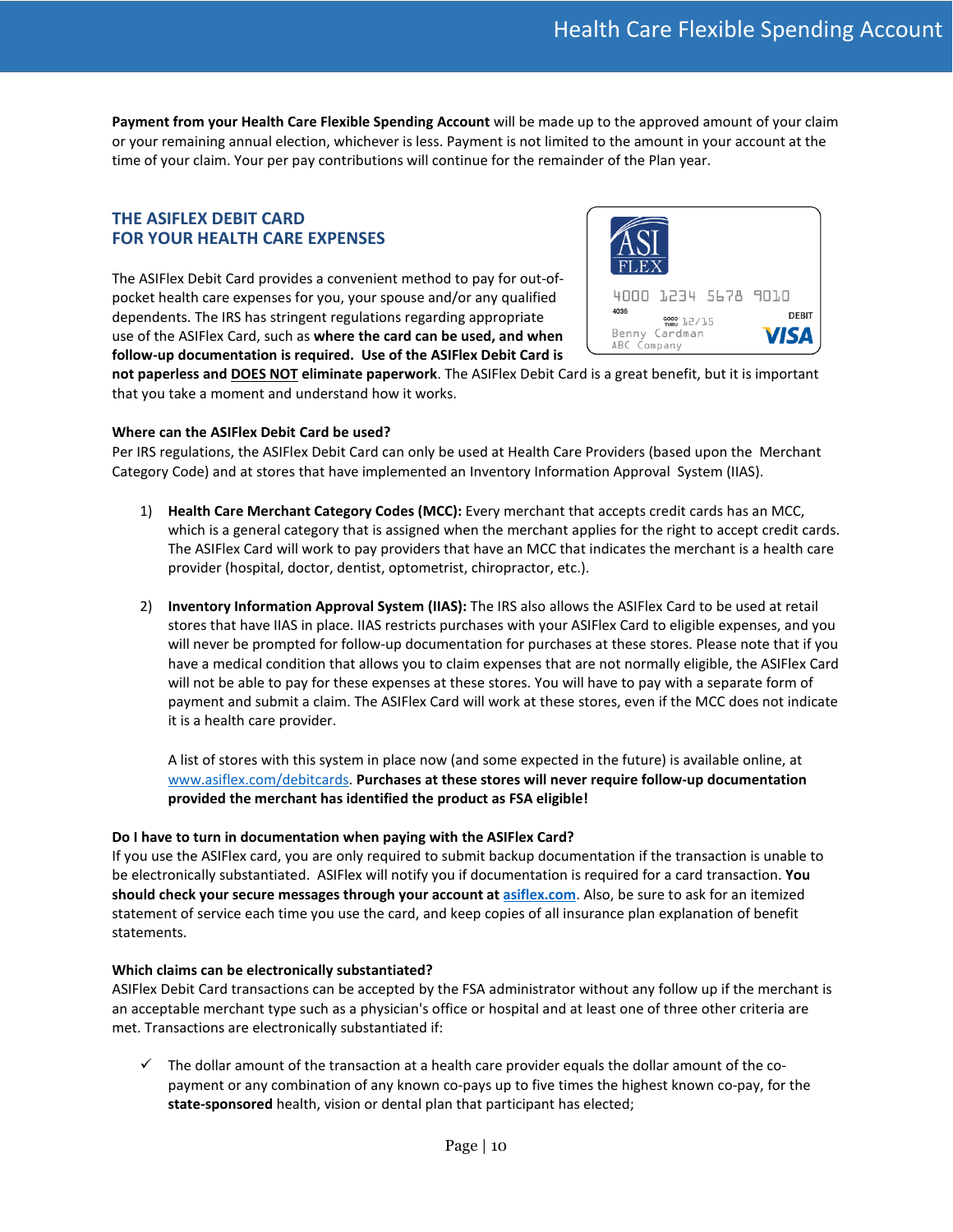- $\checkmark$  The expense is a recurring expense that matches expenses previously approved as to amount, provider, and time period (e.g., for an employee who pays a monthly fee for orthodontia at the same provider for the same amount); or
- $\checkmark$  The merchant maintains a compliant Inventory Information Approval System (IIAS) for over-the- counter supplies (e.g., Band-Aids, contact lens solution, etc.) and medication (this system restricts purchases with the ASIFlex Card to FSA-eligible expenses).

Any transaction that does not meet the above criteria will prompt a request for follow-up documentation.

#### **What happens if I don't submit requested documentation?**

As detailed above, there are times when you may use the ASIFlex Debit Card to purchase FSA eligible items or services and additional documentation will be required to substantiate the transaction, in accordance with IRS Regulations. When follow up documentation, or a statement of services is required, ASIFlex will send you an e-mail or letter requesting this documentation. The requested information should include the following information: name of provider, name of member (or member's spouse or dependent), date the service was provided, brief description of the service(s) provided, and the amount that was your responsibility. You can request an itemized statement from the provider, or you can submit your insurance plan explanation of benefits to substantiate the transaction.

ASIFlex will send the initial request for follow up documentation within a few days of the ASIFlex Card transaction. Should you not comply with the request, ASIFlex will make a second request in approximately three weeks. Should you not comply with the second request, a third notice will be sent to you stating that the ASIFlex Card has been "suspended" because the requested documentation was not received by ASIFlex.

#### **When you use the ASIFlex Card for a transaction requiring documentation, those dollars are identified as "overpaid" within your FSA account until the transaction is substantiated.**

If you submit a manual claim before the ASIFlex Card transaction is substantiated, the dollars associated with the manual claim will be used to offset the overpaid dollars from the ASIFlex Card transaction. This will prevent the manual claim from being reimbursed in part, or in full, depending upon the dollar amount of the manual claim. Once the ASIFlex Card transaction is substantiated, the manual claim used to offset the ASIFlex Card transaction will be reimbursed in full. See the following examples for further explanation:

*Example 1: John goes to the dentist and pays \$200 for a root canal with his ASIFlex Card. He then receives a notice from ASIFlex requesting follow up documentation. John submits the statement of services from his dentist along with the notice received from ASIFlex. ASIFlex reviews and processes the follow up documentation to substantiate the claim. John's FSA account will no longer be showing as "overpaid "since all follow up documentation was submitted.*

*Example 2: Lisa pays her eye doctor \$250 for contacts using her ASIFlex Card. ASIFlex sends Lisa a notice asking for follow-up documentation for the \$250 purchase. Prior to submitting the detailed statement from her eye doctor, Lisa submits a manual claim to ASIFlex for a \$100 prescription which she paid for out-of-pocket. ASIFlex will process the \$100 claim but no payment will be issued that day. Instead, the amount of the manual claim will be used to offset the ASIFlex Card transaction. This will result in ASIFlex showing Lisa's' overpaid amount reduced from \$250 to \$150. Two weeks later Lisa submits the follow up documentation for the ASIFlex Card transaction used to purchase the contacts to ASIFlex. ASIFlex will then process the supporting documentation for \$250 and Lisa will be issued a payment of \$100 for her manual prescription claim.*

If you are unable to provide documentation for an ASIFlex Card transaction in question, you may submit expenses incurred out-of-pocket to offset the ASIFlex Card transaction. The expenses that are incurred out-of-pocket must not also be paid for using the ASIFlex Card.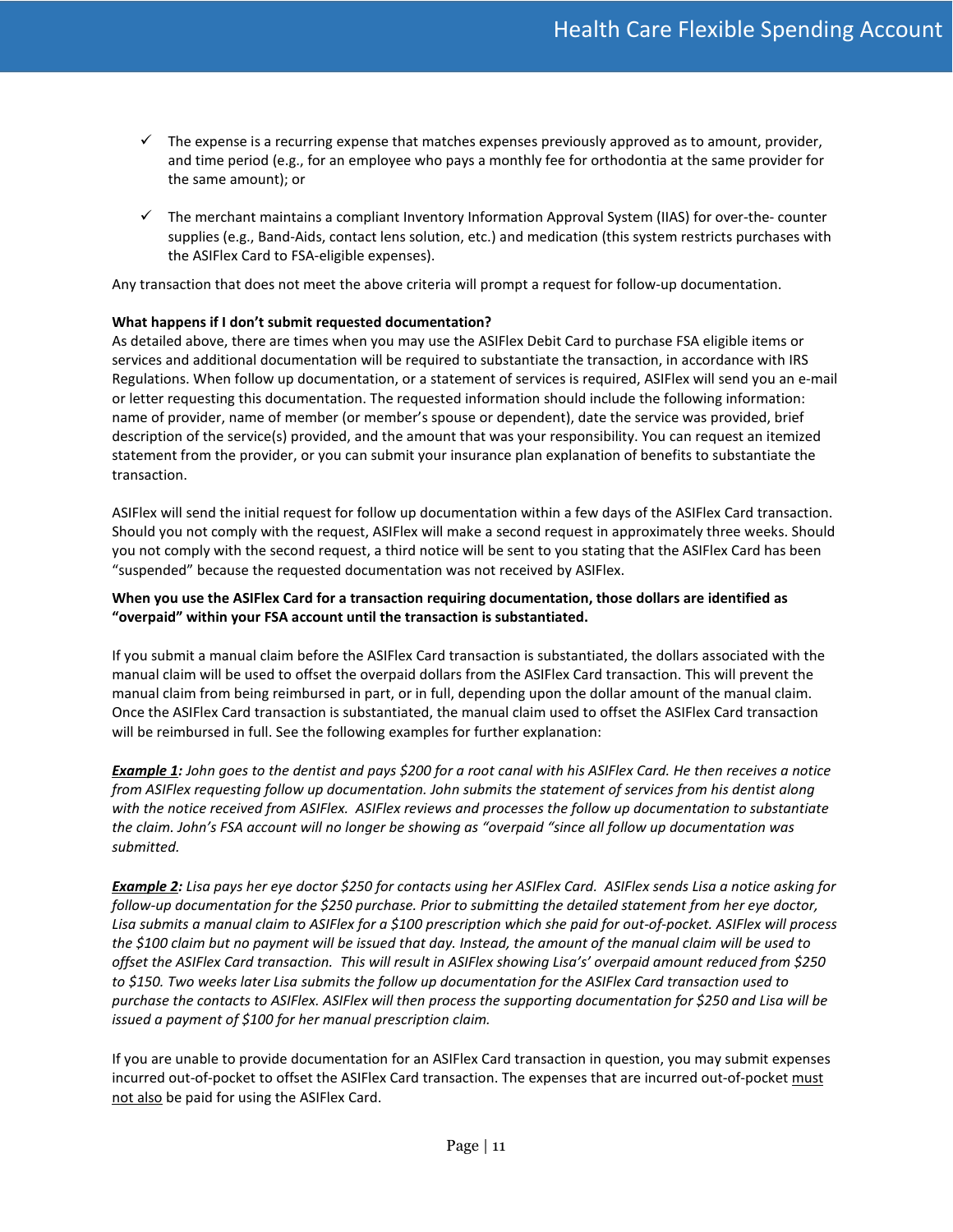Should you neglect to submit the requested documentation and the plan year comes to a to an end (following the Plan's provision for documentation to be submitted by October 15), ASIFlex will provide notice to the State of Delaware that the claim was not substantiated within the plan year as required by IRS Regulations. **If you are actively employed by the State of Delaware and do not repay your claims, a wage attachment will be processed to deduct the amount of the unsubstantiated claim/s from your pay.**

If you do not provide requested documentation and leave State of Delaware employment or retire, a W-2 will be provided to you for the year in which the funds were not repaid and these funds will be reported to the IRS as earnings for which taxes must be paid. See the following example for further explanation:

*Example: Lori's daughter Carrie goes to the dentist to receive a crown during the 2023 plan year. Lori uses her ASIFlex Card for the \$750 expense. Lori terminates employment the following week. ASIFlex sends Lori three notices requesting follow up documentation, and receives no response or repayment from Lori. At the end of the plan year (following the grace period provision to September 15, 2023) ASIFlex will notify the State of Delaware of the overpayment. The State of Delaware will then issue a W-2 for 2023 in January, 2024, to the member and to the IRS, which will report the \$750 overpayment as taxable income.*

While the ASIFlex Debit Card provides a convenient method to pay for out-of-pocket health care expenses**,** the ASIFlex Debit Card is **NOT** a paperless option and **DOES NOT** eliminate paperwork. There are times when you may use the ASIFlex Debit Card to purchase FSA eligible items or services and additional documentation **will still be required** to substantiate the transaction in accordance with IRS Regulations.

Concerns and questions regarding this process should be directed to ASIFlex a[t asi@asiflex.com](mailto:asi@asiflex.com) or 1-800-659-3035.

#### **Is there a cost for the ASIFlex Card?**

No. There is no cost for the ASIFlex Card.

#### **How do I request an ASIFlex Card?**

You can request to receive an ASIFlex Card through the online enrollment site available during open enrollment, or by completing the ASIFlex Card application form found on the Statewide Benefits website. Generally, it takes about two weeks to receive the card once it has been requested.

#### **Can I request additional ASIFlex Cards?**

Yes. Everyone who requests a card will receive two ASIFlex Cards in the mail. If you would like additional cards, complete the ASIFlex Card application form and submit to ASIFlex. Please note that all ASIFlex Cards will be in the name of the FSA participant.

#### **I had an ASIFlex Card for 2022 and re-enrolled in the FSA for 2023. Will my 2022 card still be valid?**

Yes, as long as the card is not expired and you have re-enrolled in the FSA program for 2023, your ASIFlex Card will be funded with your new annual election as of July 1, 2022. Please do not throw away your ASIFlex Cards from previous plan years until the expiration date on the physical ASIFlex Card passes. If you have discarded or destroyed your ASIFlex Card and would still like to use the card in 2023, please request a new card by signing into your account. Under the Resources heading on the Main Menu, click on the *Debit Card Information* button. Then click on the *FSA Debit Card Order Form*.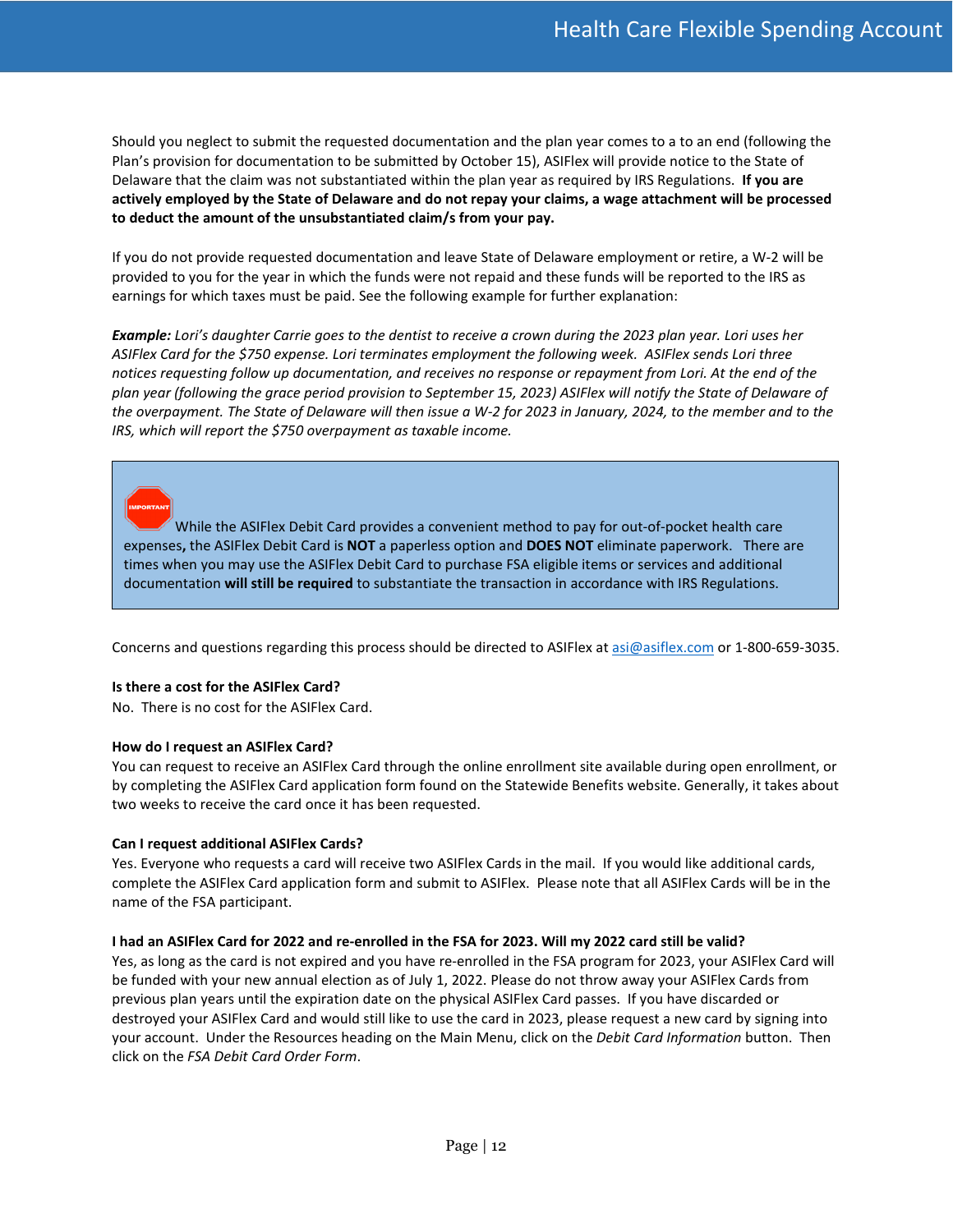#### **Can I use the ASIFlex Card to pay for OTC medicine at stores that have implemented IIAS?**

Yes. Since the requirement for a prescription has been removed, you will be able to pay for OTC medicine with the ASIFlex Card. You may also use the card to purchase OTC health care products.

**False or Fraudulent Claims.** If ASIFlex believes that false or fraudulent claims have been submitted, ASIFlex will investigate the submitted claims and forward, with all investigational findings, to the State of Delaware's Statewide Benefits Office for further investigation. In the interim, ASIFlex will deny your claim and notify you that your account has been placed on hold until the situation has been resolved. The Statewide Benefits Office will make a decision as to whether your participation will be terminated in FSA and whether to recover any funds that may have been fraudulently obtained. The State of Delaware has the authority to deny claims found to be false or fraudulent and to terminate your participation in the FSA in accordance with its discretionary duty as the Plan Administrator. The State of Delaware may take legal or disciplinary action against a member found to have committed fraud.

# **FLEXIBLE SPENDING ACCOUNT CLAIMS**

- Claims processed daily within 1-3 business days of receipt of qualified claim.
- File Claims Online! Go to [www.asiflex.com,](http://www.asiflex.com/) account detail section, and upload your scanned documentation.
- Go mobile! Snap a picture of your documentation and submit via the ASIFlex Mobile App.
- Fax Claims: 1-877-879-9038
- Mail Claims: P O Box 6044 Columbia, MO 65205-6044
- Go t[o www.asiflex.com](http://www.asiflex.com/) for claim forms and personal account information.
- Direct deposit is available for claims payment – Sign up through your online account.
- Direct deposit notices are sent via E- mail or USPS the day that payment is initiated.
- Email/Text Alerts Sign up through your online account.

Allowable expenses must be incurred during the portion of the Plan Year or Grace Period that you are a participant.

#### **Claims must be filed by October 15th following the end of the Plan Year. After that, your account will be closed and any balance remaining will be forfeited to the State of Delaware in accordance with federal regulations.**

You must submit your claim along with copies of itemized statements of service from the provider to serve as proof that you have incurred an allowable expense in order to receive payment. Itemized Statements of service are required to include, the provider's name/address, patient name, the date(s) of service, a description of the service(s), and the expense amount. You may also submit a copy of your insurance plan explanation of benefits statement to substantiate your claims. Copies of personal checks and paid receipts, without the above information, are not acceptable. Documentation or copies will not be returned.

**Information on Over-the-counter Medicines and Supplies:** For over-the-counter medicines and supplies that do not require a prescription, the receipt or documentation from the store must include the name of the item preprinted on the receipt.

**Claim forms are available online at** [www.asiflex.com](http://www.asiflex.com/) **or** [de.gov/statewidebenefits](https://de.gov/statewidebenefits)**.**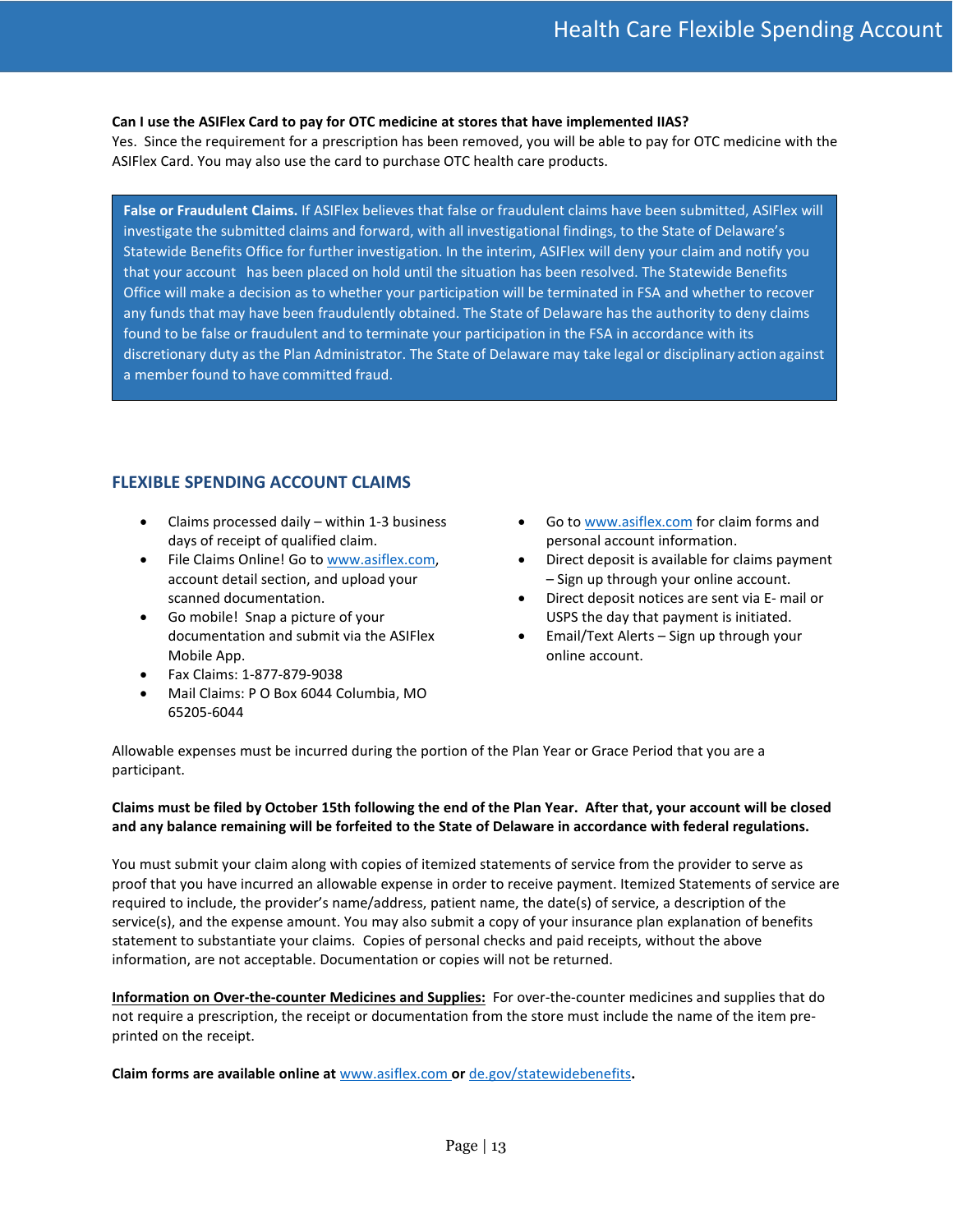#### **Purchases for general good health are not eligible.**

Claims for items that are purchased for an existing medical condition must be accompanied by a letter from your attending physician stating the medical condition and the items that are required as treatment for that specific medical condition (if they would otherwise not qualify as a general good health item). A sample letter is available a[t www.asiflex.com.](http://www.asiflex.com/) This letter can be used as support for 12 months from the date of the letter. To learn which expenses may require a letter from your attending physician, view the Eligible Expenses listing at [www.asiflex.com.](http://www.asiflex.com/)



# **GO GREEN!!!**

**Electronic Communications** – You can sign up to receive email and text alerts instead of mail. Sign into your account a[t www.asiflex.com](http://www.asiflex.com/) and update your account settings under "Manage Your Account."

**Direct deposit** into the bank account of your choice is available for your claim payments. By using direct deposit you will not need to wait for a check to arrive and be deposited. A notice that a payment was made will be sent to you. To sign up for direct deposit, sign into your account a[t www.asiflex.com](http://www.asiflex.com/) and update your account settings under "Manage Your Account."

**If you receive a check for reimbursement and forget to cash it,** the check is valid for six months from the issuance date. If you have received a check and have not cashed it within six months, ASIFlex will attempt to contact you via email or postal mail, and will offer to reissue the reimbursement to you. If ASIFlex cannot reach you, the amount of the uncashed check will be reported and remitted to your state of residence's unclaimed property division. For State of Delaware residents, remittance shall be made to the State of Delaware Department of Finance, Bureau of Unclaimed Property.

**If you have unused funds at the end of the claims filing period,** those funds are forfeited to the State of Delaware and used to a) offset reimbursements to health care FSA participants who terminate employment mid-year and have been reimbursed more than contributed at that point in time and b) pay ASIFlex's administrative fees.

**If a claim is denied** in whole or in part, ASIFlex will notify the Participant in writing within 30 days of the date that ASI received the claim. This time may be extended for an additional 15 days for matters beyond the control of ASIFlex. Notification of a denied claim will include:

- The specific reasons for the denial;
- The specific Plan provisions on which the denial is based;
- A description of any additional material or information necessary to validate the claim and an explanation of why such material or information is necessary; and
- Appropriate information on the steps to take to appeal ASI's adverse benefits determination\*

\**If a claim for benefits is denied in whole or in part, or if the Participant believe that benefits under the Health Care FSA plan to which they are entitled have not been provided, an appeal process is available. Participants may appeal by sending a signed letter of appeal to ASIFlex within 30 days after the denial is received. If an appeal is not made within the above referenced timeframe, all rights to appeal will be forfeited.*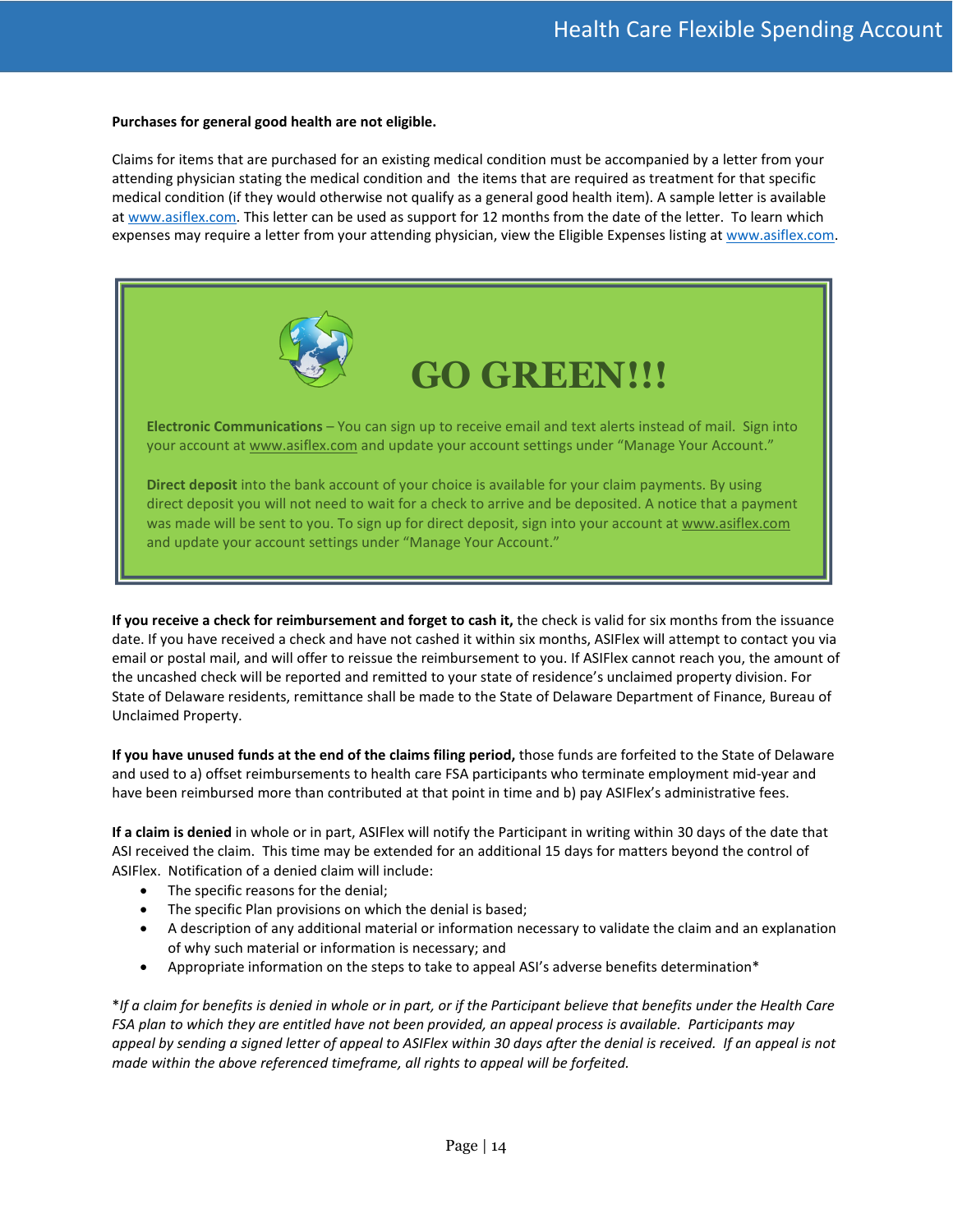# **Here are a few simple rules to keep in mind:**

- $\triangleright$  The FSA plan is regulated by the IRS.
- $\triangleright$  You do not have to pay federal income tax, FICA tax, and (in most cases) state income tax on pretax dollars.
- $\triangleright$  You can enroll each year, and make a new election each year during open enrollment.
- $\triangleright$  You can access your total elected amount for health care, even if you have not contributed all funds.
- $\triangleright$  Qualified expenses are eligible if incurred during your period of coverage. Incurred means the service was provided that gave rise to the expense, regardless of when paid, billed or charged.
- $\triangleright$  Each FSA is separate and distinct; you cannot take money from the Dependent Care FSA to put into the Health Care FSA or vice versa.
- $\triangleright$  You can use the health care funds to pay for your own health expenses, as well as health care expenses for your spouse and eligible children.
- $\triangleright$  Your election remains in effect for the plan year. However, you may be able to change your election midyear if you have a qualifying status change as described in the plan.
- $\triangleright$  The FSA is a year-to-year account so you should set aside only what you know you will spend on a regular and recurring basis, or planned expenses that you know you will incur during the plan year.
- $\triangleright$  Unused funds are forfeited. You can avoid forfeitures by planning carefully and setting aside enough to pay for predictable and recurring expenses.
- $\triangleright$  Submit your claims no later than October 15, 2022.

# **ONLINE ACCESS**

You can access your Dependent Care Flexible Spending Account online 24/7. If you have not yet set up your account, simply click the "Create an Account" button and follow the instructions.

To access your account:

- 1. Go t[o asiflex.com](http://www.asiflex.com/)
- 2. Select "**Online Access/Account Detail**."
- 3. Click on the "**Participant/Account Detail**."
- 4. Sign in using your User Name, Password and Security Image.

Online access allows you to manage your FSA anytime, anywhere! Register to access your Account Detail at ASIFlex.com.

- Sign up for email and text alerts
- Sign up for direct deposit reimbursements
- Access your account statement and balance
- Read secure messages sent to you from ASIFlex
- Submit claims

ASIFlex.com is an educational site as well. You can view an extensive listing of eligible expenses, read frequently asked questions, view educational videos, obtain claim and administrative forms, and access IRS forms and publications.

**Account Detail** File a claim, review your balance, and access your account statements. Forgot your username? **Username** Forgot your password? Password Sign in Need to set up a new online account? Create an account